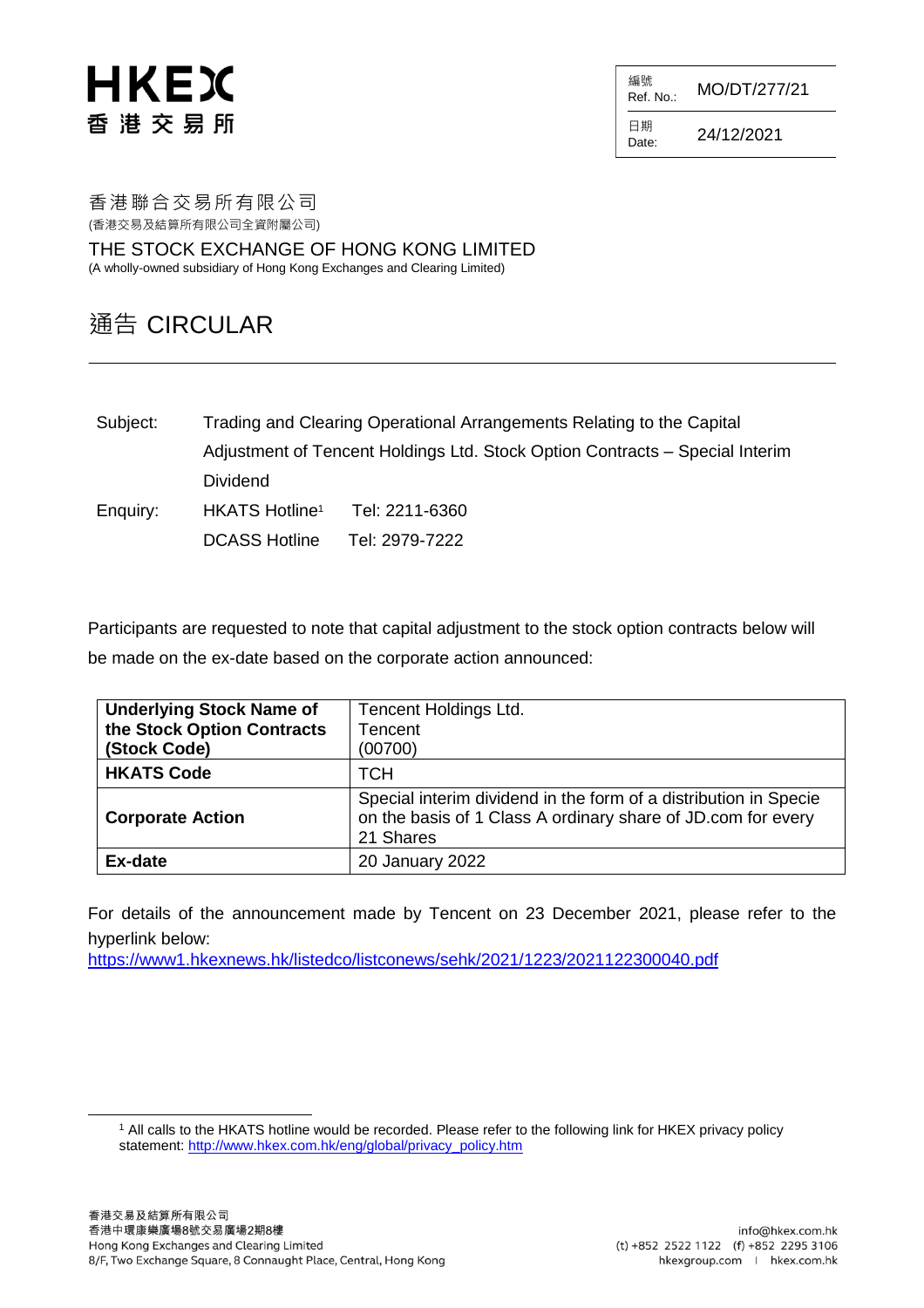# **HKEX** 香港交易所

### *Trading Arrangements*

l

The trading arrangements for the existing Tencent stock options under trading symbol TCH will be as follows:

1. Adjustment and Transfer of Outstanding Positions

Open positions of Tencent stock option series under trading symbol TCH which exist after the market close on the business day immediately before the ex-date will be adjusted and transferred to stock option series under trading symbol TCA.

2. Introduction of New Stock Option Series for Trading

On the ex-date, new Tencent stock option series based on the standard contract size will be introduced for trading under the standard trading symbol TCH.

Details of the adjustment procedures for Tencent stock options series under trading symbol TCH are as follows:

| <b>Adjustment Term</b>                                                                                | Formula                                                                                                         | <b>Remarks</b>                                |
|-------------------------------------------------------------------------------------------------------|-----------------------------------------------------------------------------------------------------------------|-----------------------------------------------|
| <b>Adjustment Ratio</b><br>(AR)                                                                       | (Underlying stock closing price - Special Interim<br>Dividend <sup>2</sup> ) / (Underlying stock closing price) | Rounded to the<br>nearest 4 decimal<br>places |
| <b>Adjusted Exercise</b><br>Exercise price of outstanding stock option series x<br>Price (AEP)<br>AR. |                                                                                                                 | Rounded to the<br>nearest 2 decimal<br>places |
| <b>Adjusted Contract</b><br>Size (ACS)                                                                | Exercise price of outstanding stock option series x<br>$(100 \text{ shares } / \text{ AEP})$                    | Rounded to the<br>nearest 4 decimal<br>places |

| <b>Contract</b> | Trading<br>Symbol | <b>Contract</b><br><b>Size</b><br>(Shares) | <b>Availability For Trading</b>     | Addition of New Stock<br><b>Option Series on and</b><br>after the ex-date |
|-----------------|-------------------|--------------------------------------------|-------------------------------------|---------------------------------------------------------------------------|
| Adjusted        | TCA               | <b>ACS</b>                                 | From ex-date to<br>29 December 2022 | No                                                                        |
| Standard        | тсн               | 100                                        | From ex-date onwards                | Yes                                                                       |

<sup>2</sup> Stock closing price of JD.com on the last trading day (19 January 2021) before the ex-date (20 January 2021) divided by 21.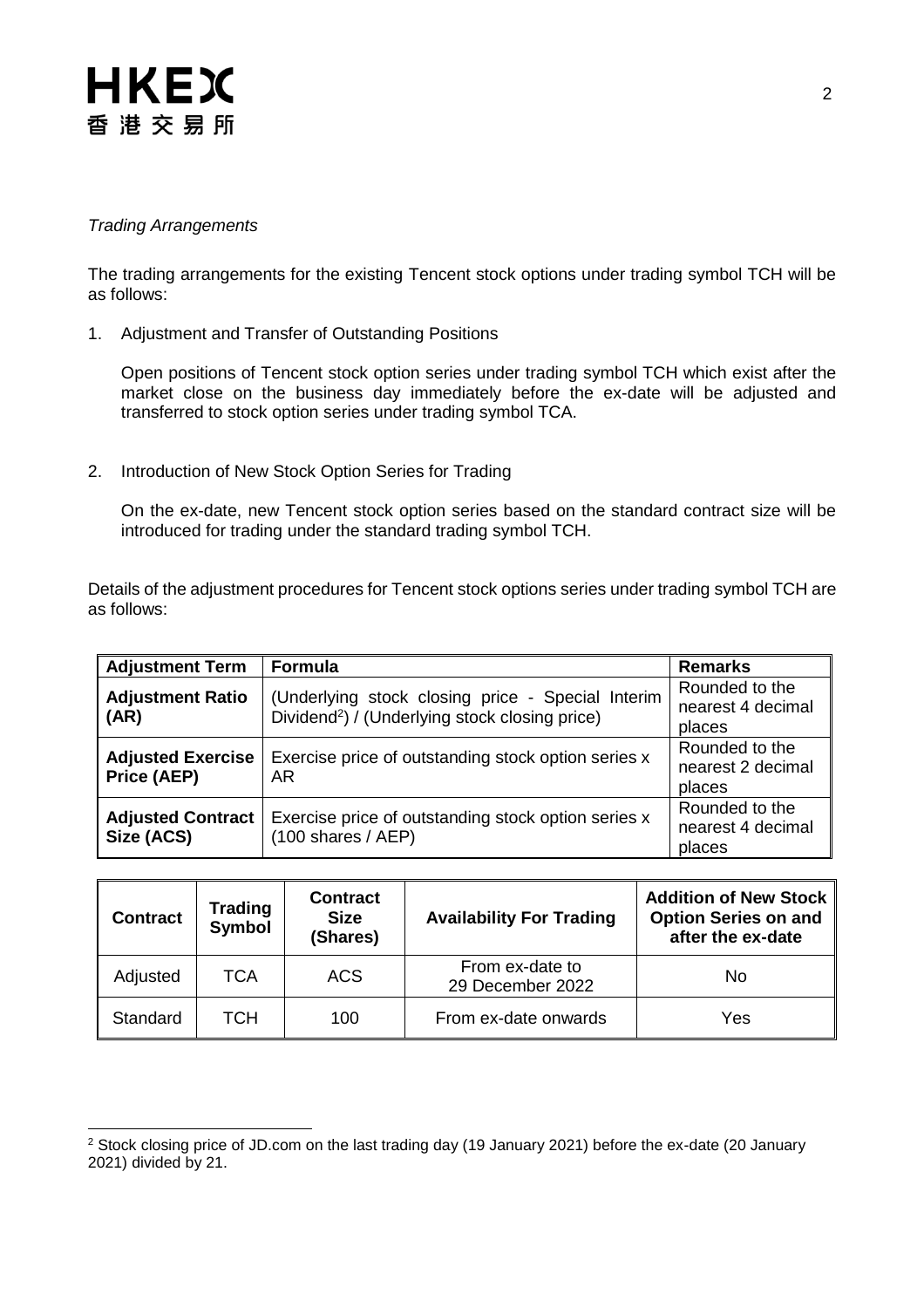

For stock options of Tencent under trading symbols TCH and TCA, the trading fee level shall be Tier 1 and the position limit shall be 150,000 contracts combined.

The adjusted and standard stock option series are distinct contracts and are represented by different trading symbols in HKATS/DCASS. Particulars of all existing and adjusted stock option series will be shown in DCASS report TP011 after the DCASS batch processing on the business day immediately before the ex-date day.

Capital adjustments, once being made, are conclusive and binding on all relevant stock option contracts. The capital adjustments made will not be reversed even if the proposed corporate action is subsequently disapproved by relevant authorities, including but not limited to regulatory authorities and the court.

Participants should pay particular attention that the settlement amount of adjusted and standard stock option series on the expiry day will be calculated using their respective contract sizes. There will not be any changes to the number of open positions and other contract terms after the transfer of positions.

#### *Clearing and Settlement Arrangements*

Position offset between the standard TCH and the adjusted TCA stock option series is not allowed.

For clearing and settlement arrangements relating to shares collateral and exercise / assignment of adjusted stock option class, please refer to the Attachment for details.

#### *Inform Your Staff and Clients*

Participants should notify all clients holding positions in the captioned stock option contracts the details of trading and clearing operational arrangements and the associated risk. Please ensure that your back office systems are ready for a smooth operation in handling this capital adjustment. In addition, all your staff should be fully aware of the trading and clearing arrangements, and should exercise caution when dealing with the standard and adjusted stock option contracts and when advising your clients.

Sanly Ho Co-Head Trading Department Operations Division

*This circular has been issued in the English language with a separate Chinese language translation. If there is any conflict in the circulars between the meaning of Chinese words or terms in the Chinese language version and English words in the English language version, the meaning of the English words shall prevail.*